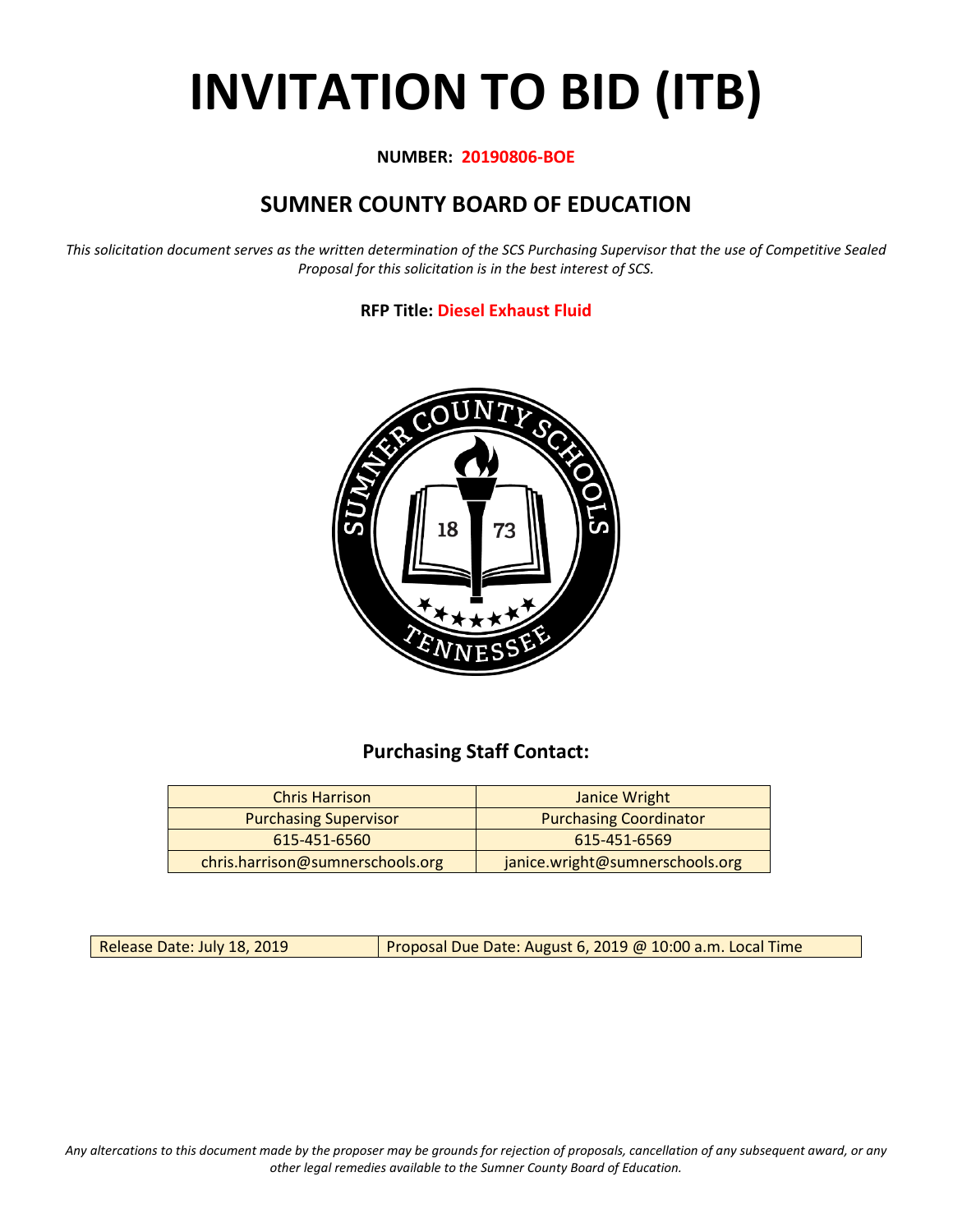## **NOTICE TO PROPOSERS**

There may be one or more amendments to this ITB. In order to receive communication for any such amendments issued specifically to this ITB, the proposer must provide the information requested below to the Sumner County Board of Education (SCS) Purchasing Department. The information may be sent by email to: Chris Harrison, Purchasing Supervisor, chris.harrison@sumnerschools.org. SCS will send amendments only to those proposers which complete and return this information in a timely manner.

| ITB Number:             | 20190806-BOE Diesel Exhaust Fluid                                                                                  |  |  |
|-------------------------|--------------------------------------------------------------------------------------------------------------------|--|--|
| Company Name:           |                                                                                                                    |  |  |
| <b>Mailing Address:</b> |                                                                                                                    |  |  |
|                         | <u> 1990 - Jan James James James James James James James James James James James James James James James James</u> |  |  |
|                         |                                                                                                                    |  |  |
| <b>Phone Number:</b>    |                                                                                                                    |  |  |
| <b>Contact Person:</b>  |                                                                                                                    |  |  |
| <b>Email Address:</b>   |                                                                                                                    |  |  |
|                         |                                                                                                                    |  |  |
| <b>Printed Name:</b>    |                                                                                                                    |  |  |
| Date:                   |                                                                                                                    |  |  |

Emailed amendments will be sent in a Microsoft Word (Office for Windows) or Portable Document Format (pdf) format. Any alterations to the document made by the proposer may be grounds for rejection of proposal, cancellation of any subsequent award or any other legal remedies available to SCS.

Amendments will also be posted on the SCS website **https://sumnerschools.org/index.php/current-bids-and-rfps** and attached to the solicitation listing as a PDF or WORD file. Check the particular solicitation on the Current Bids and RFPs webpage for any posted amendments.

By completing and returning this form, the Proposer has expressed its intent to provide a proposal for **20190806-BOE Diesel Exhaust Fluid**

**.**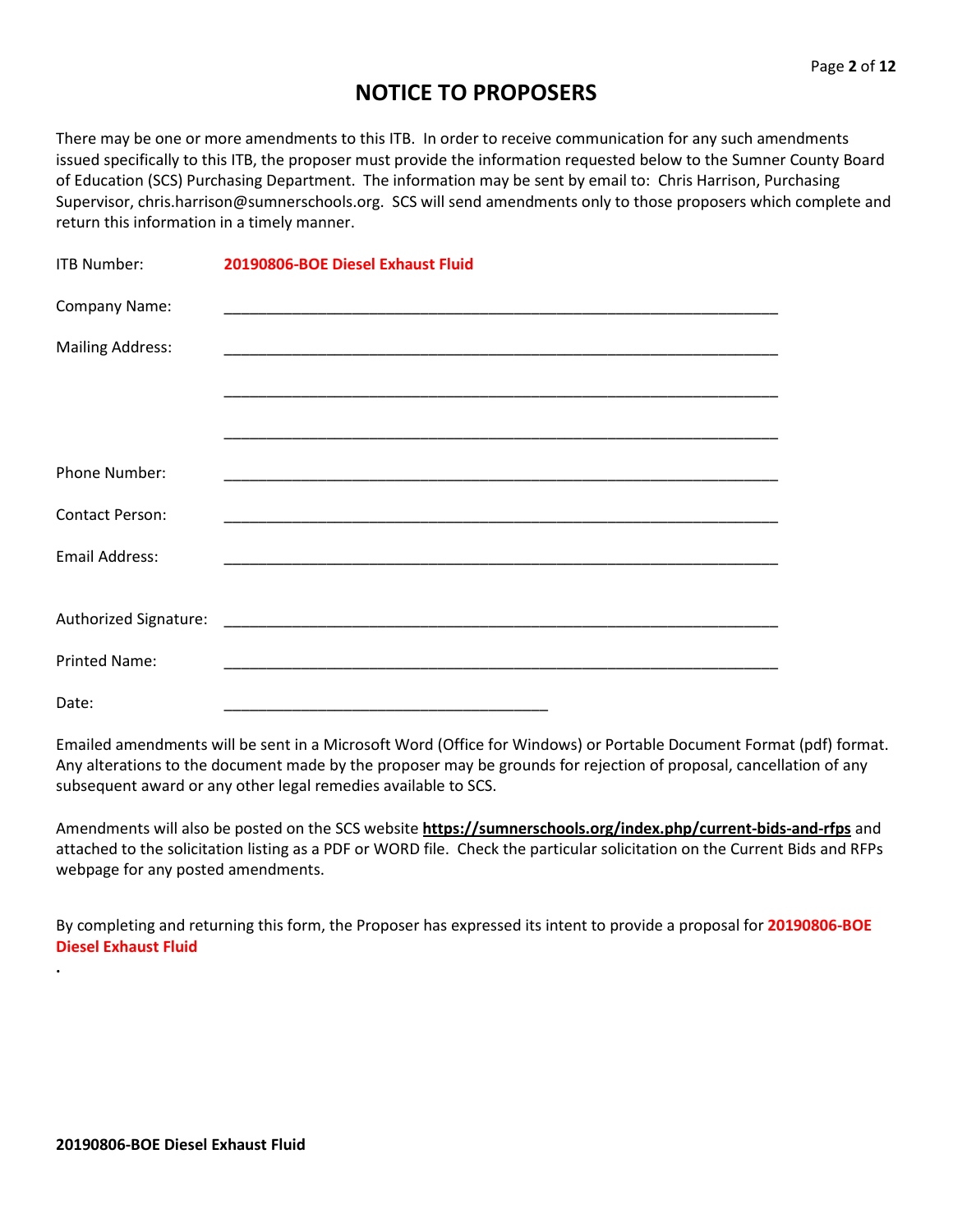## **TABLE OF CONTENTS**

- 1. Specification
- 2. Source Selection and Contract Award
- 3. Schedule of Events
- 4. Delivery of Proposals
- 5. Protests
- 6. New Vendors

#### 7. Attachments

- A. Bid Form/Certification
- B. IRS Form W9
- C. Attestation Re Personnel
- D. Standard Terms and Conditions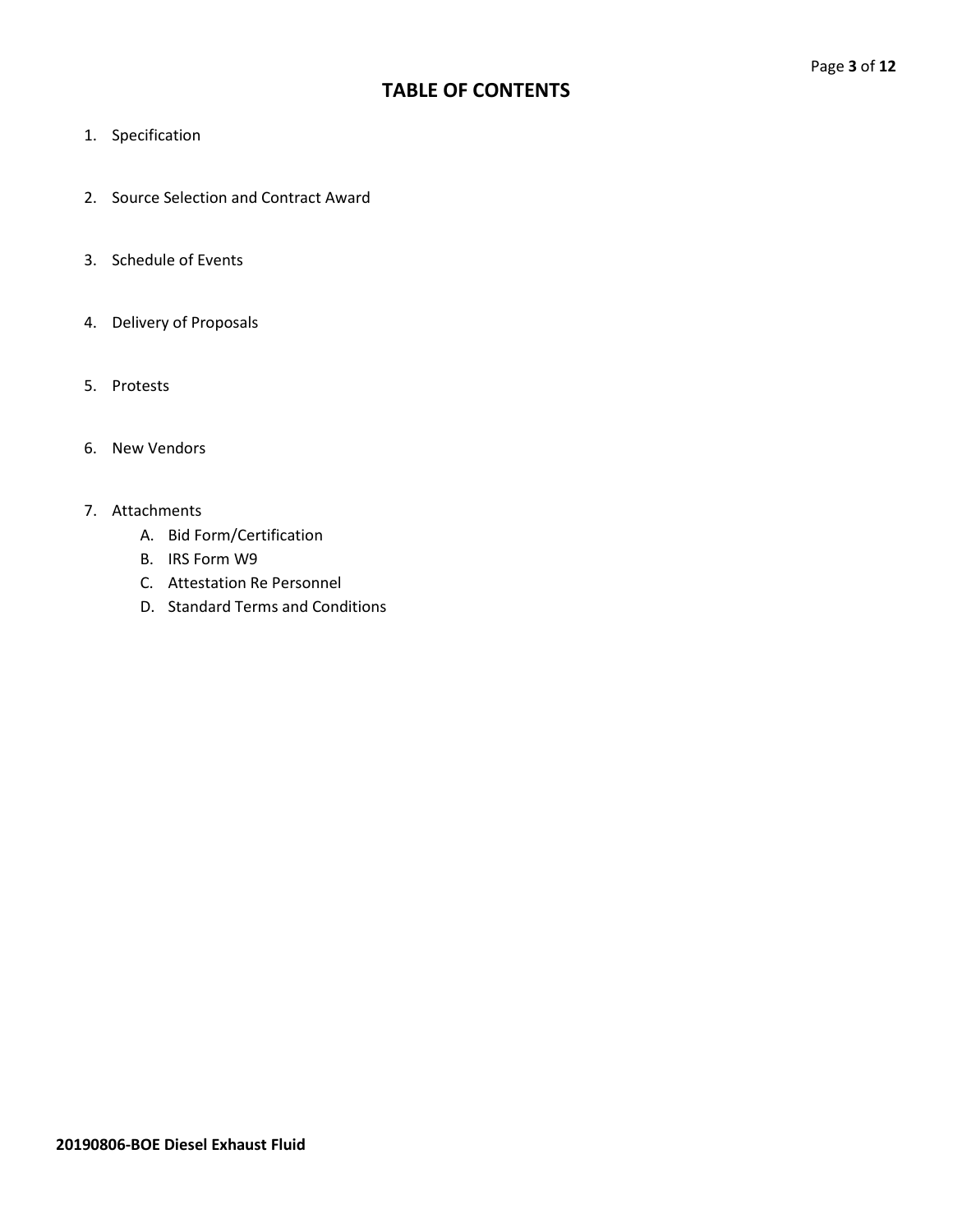#### 1. Specification

The Sumner County Board of Education, herein known as "SCS", is soliciting an annual bid for the purchase of diesel exhaust fluid. The contract will be valid from September 1, 2019 thru August 31, 2020. The purpose of this bid is to secure fixed pricing for diesel exhaust fluid to be valid for a period of twelve (12) months.

- The contractor shall be required to supply, upon authorized request, diesel exhaust fluid to the SCS Transportation Department located at 1500 Airport Road, Gallatin, TN 37066.
- The unit price must include cost of delivery to the SCS Transportation Department.
- SCS make no guarantee for an annual purchase quantity.

#### DIESEL EXHAUST FLUID SPECIFICATIONS:

- Must meet ISO Standard 22241
- Must have, at a minimum, a remaining shelf life of twelve (12) months

#### QUESTIONS

- Kevin Kepley, Fleet Operations Manager
	- $O$  615-452-1520
	- o [kevin.kepley@sumnerschools.org](mailto:kevin.kepley@sumnerschools.org)
- 2. Source Selection and Contract Award
	- Award, if made, will be made to the proposer submitting the lowest cost proposal and whom is also determined to be Responsive.
		- o General Criteria to be determined "Responsive"
			- Does the proposal include all required information?
			- Does the proposal include completed attachment forms?
			- Was the proposal delivered on or before the stated deadline?
	- SCS reserves the right to reject any proposal that takes exception to the specifications unless prior approval is requested and granted by SCS.
	- Upon mutual agreement by both parties, SCS shall grant the right to extend the terms, conditions and prices of contract(s) awarded from this ITB to other Institutions (such as State, Local and/or Public Agencies) who express an interest in participating in any contract that results from this ITB. Each of the "piggyback" Institutions will issue their own purchasing documents for purchase of the goods/services. Proposer agrees that SCS shall bear no responsibility or liability for any agreements between Proposer and the other Institution(s) who desire to exercise this option.
- 3. Schedule of Events

| <b>RFP Issued</b>              | July 18, 2019                          |
|--------------------------------|----------------------------------------|
| <b>RFP Submission DEADLINE</b> | August 6, 2019 @ 10:00 a.m. Local Time |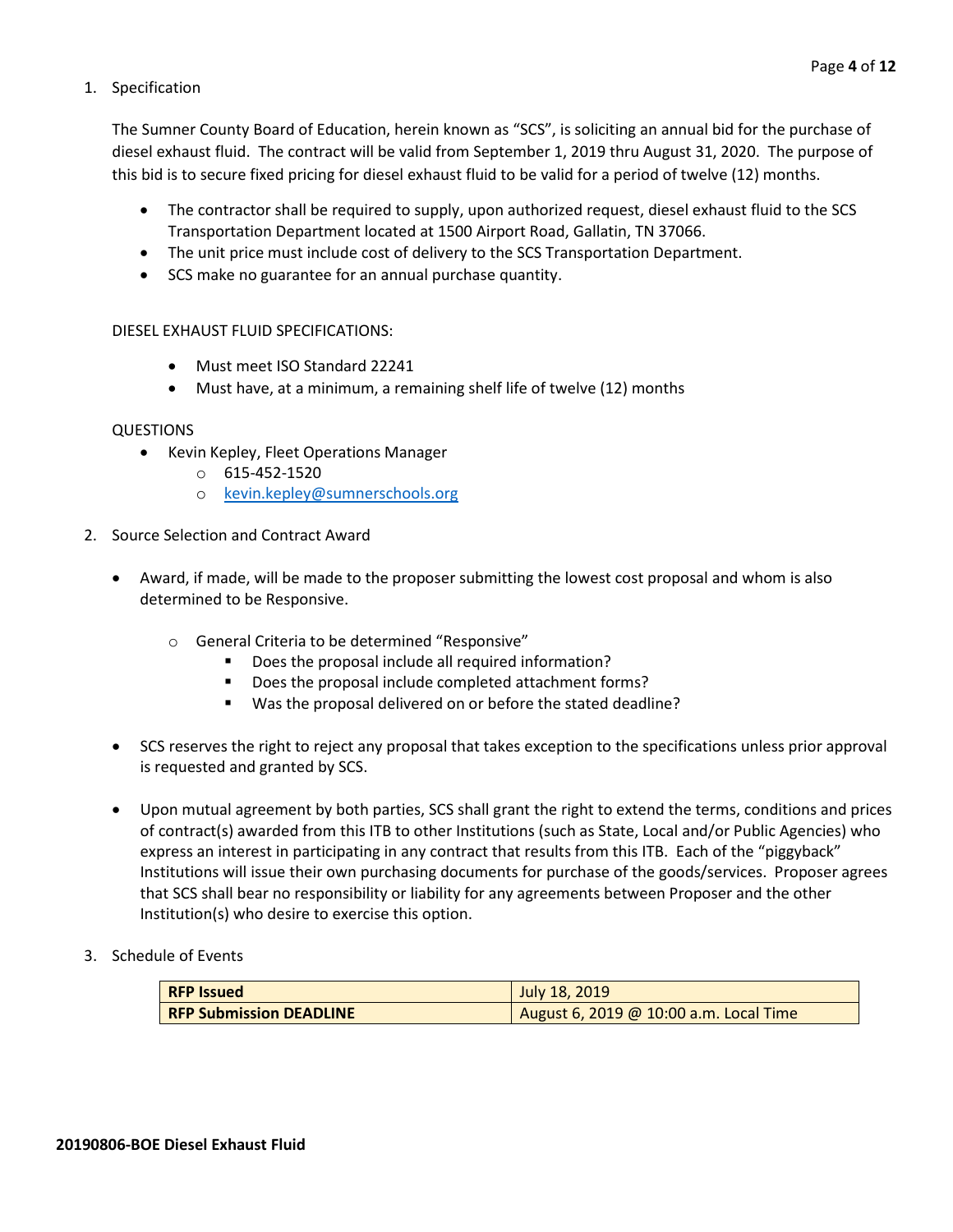#### 4. Delivery of Proposals

Sealed proposals will be accepted until **August 6, 2019 @ 10:00 a.m. Local Time**. Proposals received after that time will be deemed invalid. Vendors mailing proposal packages must allow sufficient time to ensure receipt of their package by the time specified. SCS shall not accept proposals via electronic transmission such as email, fax, etc. There will be no exceptions. Proposals will be opened and read aloud. The reading of the bids will begin at **10:00 a.m. Local Time**.

Due to the nature of deliveries to the SCS Support Services Facility by carriers such as UPS, FedEx and such like; the proposal package will be accepted if the date and time on the delivery confirmation are indicated to be on or before the Proposal Deadline.

| Delivery Address: | Sumner County Board of Education |
|-------------------|----------------------------------|
|                   | Attn: Purchasing Supervisor      |
|                   | 1500 Airport Road                |
|                   | Gallatin, TN 37066               |

The package containing the proposal must be sealed and clearly marked on the outside of the package:

#### **"20190806-BOE Diesel Exhaust Fluid" DO NOT OPEN**

#### 5. Protests

In the event that any interested party finds any part of the listed specifications, terms or conditions to be discrepant, incomplete or otherwise questionable in any respect; it shall be the responsibility of the concerned party to notify the SCS Purchasing Office of such matters immediately upon receipt of the ITB. All notifications must be sent to the Purchasing Supervisor via email at [purchasing@sumnerschools.org.](mailto:purchasing@sumnerschools.org)

Any actual or prospective Proposer who is aggrieved in connection with the ITB or award of a contract may protest to the Purchasing Supervisor and/or the Sumner County Board of Education at its regularly scheduled meeting.

#### 6. New Vendors

- To comply with Internal Revenue Service requirements, all vendors who perform any type of service are required to have a current IRS Form W-9 on file with the SCS Finance Department. It is a mandatory requirement to complete the IRS Form W-9 (Attachment 1) included in this RFP.
- To comply with the Tennessee Lawful Employment Act (50-1-702 and 50-1-703), non-employees (individuals paid directly by the employer in exchange for the individual's labor or services) must have on file one (1) of the following documents:
	- o A valid Tennessee driver's license or photo identification;
	- $\circ$  A valid driver's license or photo identification from another state where the license requirements are at least as strict as those in Tennessee;
	- o A birth certificate issued by a U.S. state, jurisdiction or territory;
	- o A U.S. government issued certified birth certificate;
	- o A valid, unexpired U.S. passport;

#### **20190806-BOE Diesel Exhaust Fluid**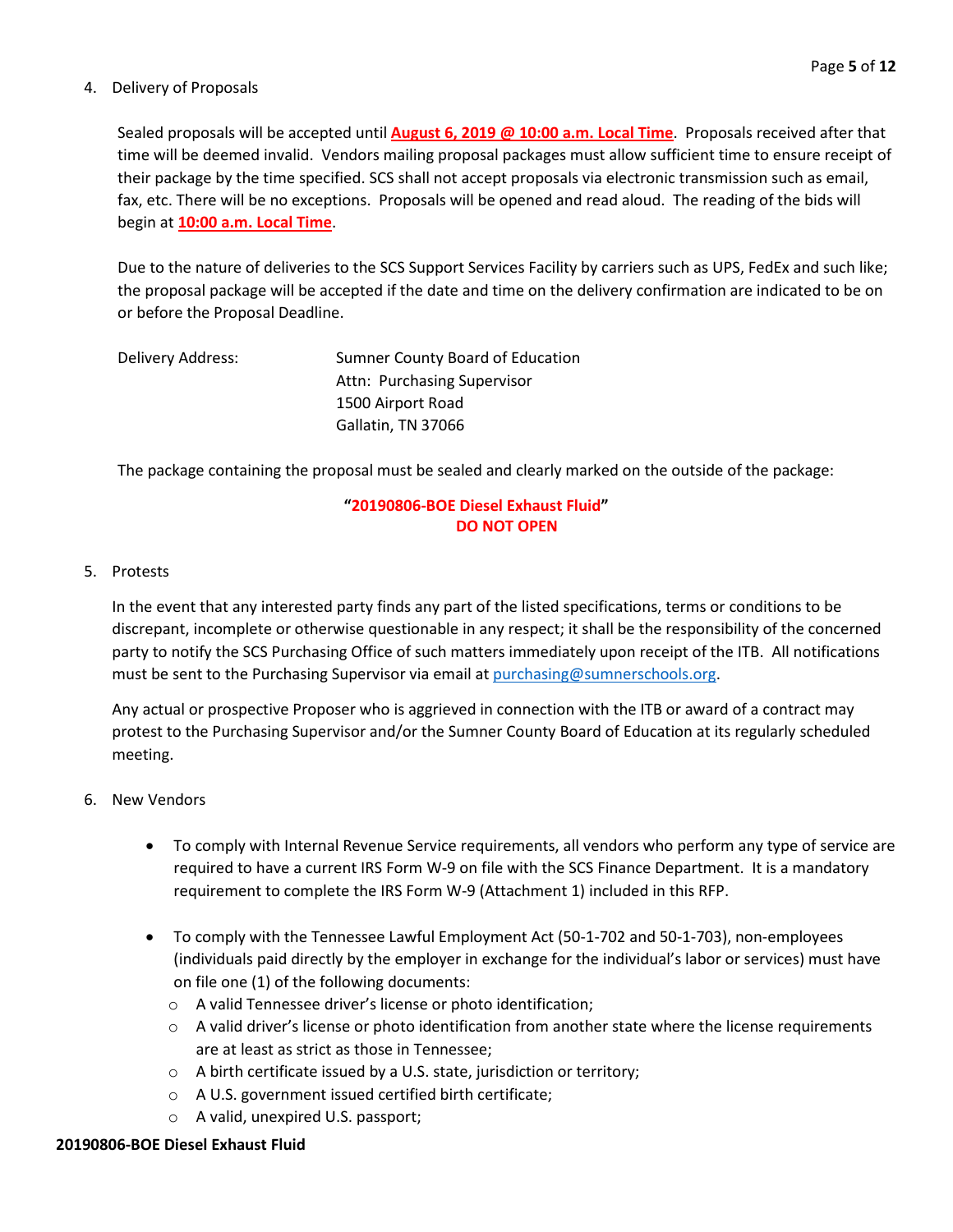- o A U.S. certificate of birth abroad (DS-1350 or FS-545)
- o A report of birth abroad of a U.S. citizen (FS-240);
- o A certificate of citizenship (N560 or N561);
- o A certificate of naturalization (N550, N570 or N578);
- o A U.S citizen identification card (I-197 or I-179); or
- o Valid alien registration documentation or other proof of current immigration registration recognized by the United States Department of Homeland Security that contains the individual's complete legal name and current alien admission number or alien file number (or numbers if the individual has more than one number).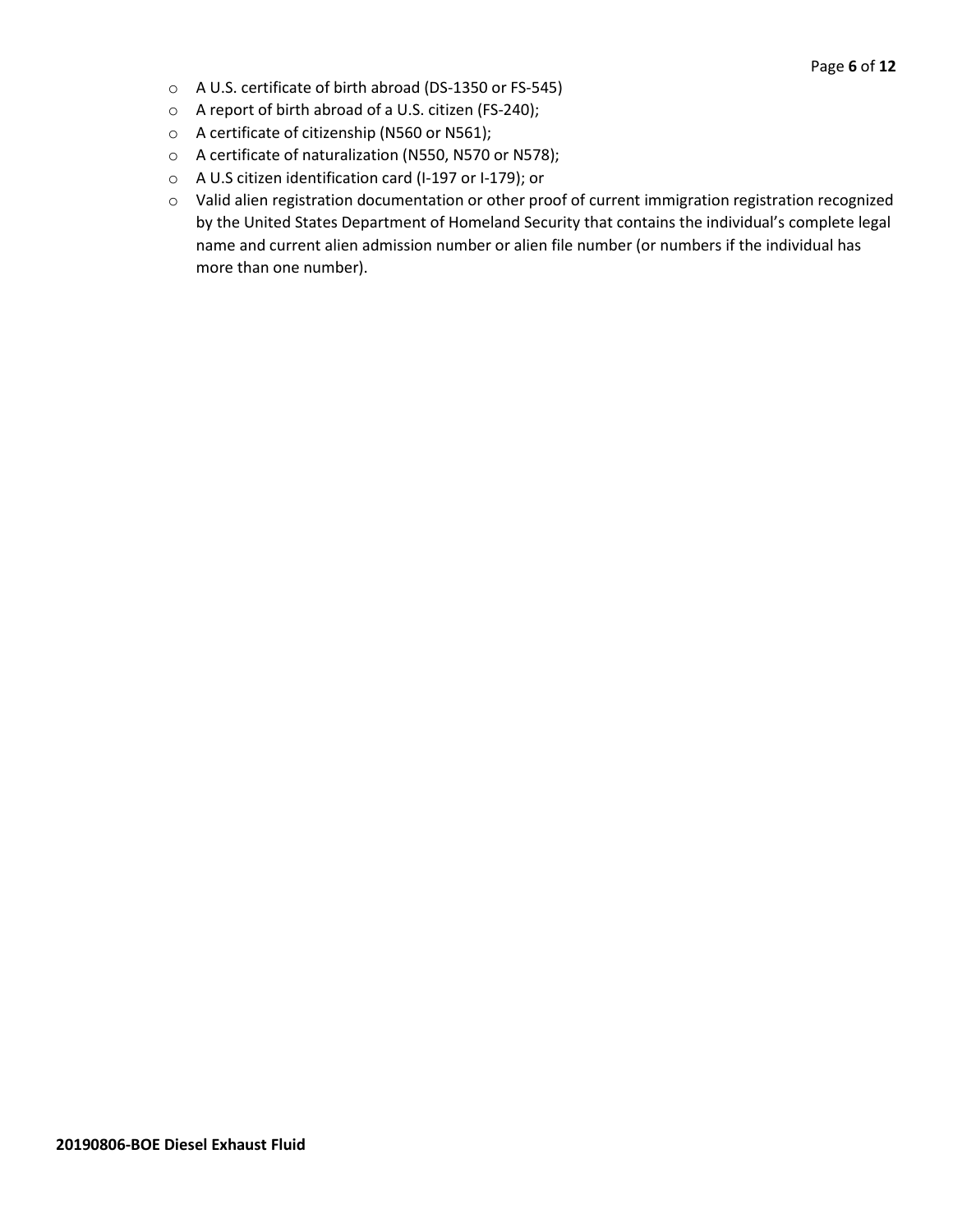

Attn: Purchasing Supervisor 1500 Airport Road Gallatin, TN 37066

 $Date_$ 

| <b>UNIT</b> | <b>DESCRIPTION</b>                                                                                          | <b>UNIT PRICE</b> |
|-------------|-------------------------------------------------------------------------------------------------------------|-------------------|
| Each        | Diesel Exhaust Fluid                                                                                        |                   |
|             | Brand                                                                                                       |                   |
|             | <b>Container Size</b>                                                                                       |                   |
|             | NOTE: The Unit Price shall be valid for one year beginning<br>September 1, 2019 and ending August 31, 2020. |                   |

By checking this box, Proposer agrees that SCS reserves the right to extend the terms, conditions and prices of this contract to other Institutions (such as State, Local and/or Public Agencies) who express an interest in participating in any contract that results from this ITB. Each of the piggyback Institutions will issue their own purchasing documents for the goods/service. Proposer agrees that SCS shall bear no responsibility or liability for any agreements between Proposer and the other Institution(s) who desire to exercise this option.

| <b>AUTHORIZED SIGNATURE:</b> |  |
|------------------------------|--|
| <b>PRINTED NAME:</b>         |  |
| TITLE:                       |  |
| <b>COMPANY NAME:</b>         |  |
| <b>PHONE:</b>                |  |
| <b>EMAIL</b>                 |  |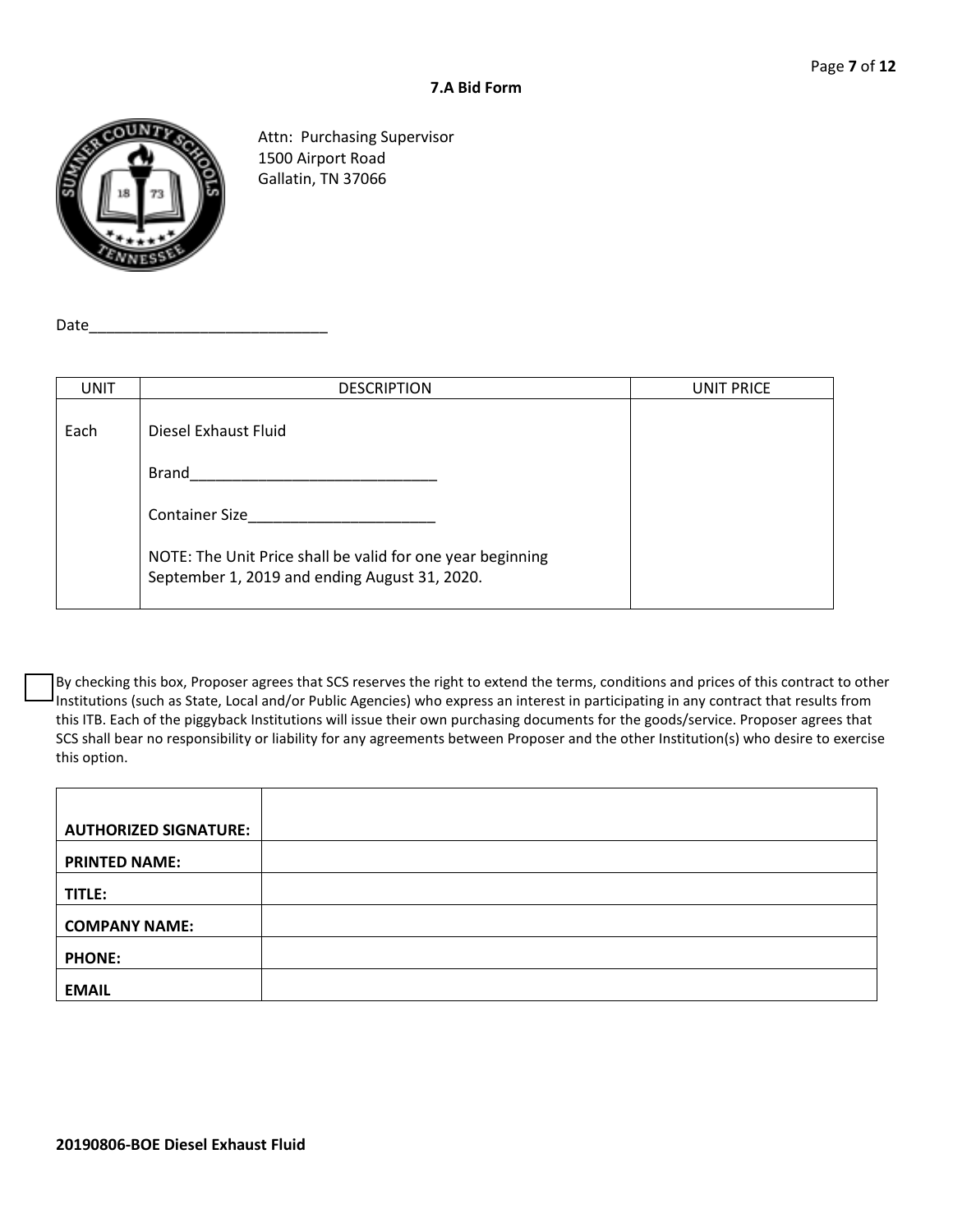#### 7.B IRS Form W9

| Form                                                                                                                                                                                                                                                                                                                                                                                                                                                                                                                                                                                                                                                                                                                                                                   | <b>Request for Taxpayer</b><br>(Rev. December 2014)<br><b>Identification Number and Certification</b><br>Department of the Treasury<br>Internal Revenue Service |                                                                                                                                                                                                                                                                                                                                              |                                                                                                                                                                                                                                                                                    |                                         |                                                   |  |  | Give Form to the<br>requester. Do not<br>send to the IRS. |  |  |  |  |
|------------------------------------------------------------------------------------------------------------------------------------------------------------------------------------------------------------------------------------------------------------------------------------------------------------------------------------------------------------------------------------------------------------------------------------------------------------------------------------------------------------------------------------------------------------------------------------------------------------------------------------------------------------------------------------------------------------------------------------------------------------------------|-----------------------------------------------------------------------------------------------------------------------------------------------------------------|----------------------------------------------------------------------------------------------------------------------------------------------------------------------------------------------------------------------------------------------------------------------------------------------------------------------------------------------|------------------------------------------------------------------------------------------------------------------------------------------------------------------------------------------------------------------------------------------------------------------------------------|-----------------------------------------|---------------------------------------------------|--|--|-----------------------------------------------------------|--|--|--|--|
|                                                                                                                                                                                                                                                                                                                                                                                                                                                                                                                                                                                                                                                                                                                                                                        |                                                                                                                                                                 | 1 Name (as shown on your income tax return). Name is required on this line; do not leave this line blank.                                                                                                                                                                                                                                    |                                                                                                                                                                                                                                                                                    |                                         |                                                   |  |  |                                                           |  |  |  |  |
| σû                                                                                                                                                                                                                                                                                                                                                                                                                                                                                                                                                                                                                                                                                                                                                                     |                                                                                                                                                                 | 2 Business name/disregarded entity name, if different from above                                                                                                                                                                                                                                                                             |                                                                                                                                                                                                                                                                                    |                                         |                                                   |  |  |                                                           |  |  |  |  |
| page<br>4 Exemptions (codes apply only to<br>3 Check appropriate box for federal tax classification; check only one of the following seven boxes:<br>Specific Instructions on<br>certain entities, not individuals; see<br>S Corporation Partnership<br>Individual/sole proprietor or<br>C Corporation<br>Trust/estate<br>instructions on page 3):<br>single-member LLC<br>Print or type<br>Exempt payee code (if any)<br>Limited liability company. Enter the tax classification (C=C corporation, S=S corporation, P=partnership) ▶<br>Exemption from FATCA reporting<br>Note. For a single-member LLC that is disregarded, do not check LLC; check the appropriate box in the line above for<br>the tax classification of the single-member owner.<br>code (if any) |                                                                                                                                                                 |                                                                                                                                                                                                                                                                                                                                              |                                                                                                                                                                                                                                                                                    |                                         | (Applies to accounts maintained outside the U.S.) |  |  |                                                           |  |  |  |  |
|                                                                                                                                                                                                                                                                                                                                                                                                                                                                                                                                                                                                                                                                                                                                                                        | Other (see instructions)                                                                                                                                        | 5 Address (number, street, and apt. or suite no.)                                                                                                                                                                                                                                                                                            |                                                                                                                                                                                                                                                                                    | Requester's name and address (optional) |                                                   |  |  |                                                           |  |  |  |  |
|                                                                                                                                                                                                                                                                                                                                                                                                                                                                                                                                                                                                                                                                                                                                                                        |                                                                                                                                                                 |                                                                                                                                                                                                                                                                                                                                              |                                                                                                                                                                                                                                                                                    |                                         |                                                   |  |  |                                                           |  |  |  |  |
| See:                                                                                                                                                                                                                                                                                                                                                                                                                                                                                                                                                                                                                                                                                                                                                                   | 6 City, state, and ZIP code                                                                                                                                     |                                                                                                                                                                                                                                                                                                                                              |                                                                                                                                                                                                                                                                                    |                                         |                                                   |  |  |                                                           |  |  |  |  |
|                                                                                                                                                                                                                                                                                                                                                                                                                                                                                                                                                                                                                                                                                                                                                                        |                                                                                                                                                                 | 7 List account number(s) here (optional)                                                                                                                                                                                                                                                                                                     |                                                                                                                                                                                                                                                                                    |                                         |                                                   |  |  |                                                           |  |  |  |  |
| Part I                                                                                                                                                                                                                                                                                                                                                                                                                                                                                                                                                                                                                                                                                                                                                                 |                                                                                                                                                                 | <b>Taxpayer Identification Number (TIN)</b>                                                                                                                                                                                                                                                                                                  |                                                                                                                                                                                                                                                                                    |                                         |                                                   |  |  |                                                           |  |  |  |  |
| Social security number<br>Enter your TIN in the appropriate box. The TIN provided must match the name given on line 1 to avoid<br>backup withholding. For individuals, this is generally your social security number (SSN). However, for a<br>resident alien, sole proprietor, or disregarded entity, see the Part I instructions on page 3. For other<br>entities, it is your employer identification number (EIN). If you do not have a number, see How to get a<br>TIN on page 3.<br>or<br><b>Employer identification number</b><br>Note. If the account is in more than one name, see the instructions for line 1 and the chart on page 4 for<br>quidelines on whose number to enter.<br>$\overline{\phantom{0}}$<br>Certification<br>Part II                      |                                                                                                                                                                 |                                                                                                                                                                                                                                                                                                                                              |                                                                                                                                                                                                                                                                                    |                                         |                                                   |  |  |                                                           |  |  |  |  |
|                                                                                                                                                                                                                                                                                                                                                                                                                                                                                                                                                                                                                                                                                                                                                                        | Under penalties of perjury, I certify that:                                                                                                                     |                                                                                                                                                                                                                                                                                                                                              |                                                                                                                                                                                                                                                                                    |                                         |                                                   |  |  |                                                           |  |  |  |  |
|                                                                                                                                                                                                                                                                                                                                                                                                                                                                                                                                                                                                                                                                                                                                                                        |                                                                                                                                                                 | 1. The number shown on this form is my correct taxpayer identification number (or I am waiting for a number to be issued to me); and                                                                                                                                                                                                         |                                                                                                                                                                                                                                                                                    |                                         |                                                   |  |  |                                                           |  |  |  |  |
| 2. I am not subject to backup withholding because: (a) I am exempt from backup withholding, or (b) I have not been notified by the Internal Revenue<br>Service (IRS) that I am subject to backup withholding as a result of a failure to report all interest or dividends, or (c) the IRS has notified me that I am<br>no longer subject to backup withholding; and                                                                                                                                                                                                                                                                                                                                                                                                    |                                                                                                                                                                 |                                                                                                                                                                                                                                                                                                                                              |                                                                                                                                                                                                                                                                                    |                                         |                                                   |  |  |                                                           |  |  |  |  |
|                                                                                                                                                                                                                                                                                                                                                                                                                                                                                                                                                                                                                                                                                                                                                                        |                                                                                                                                                                 | 3. I am a U.S. citizen or other U.S. person (defined below); and                                                                                                                                                                                                                                                                             |                                                                                                                                                                                                                                                                                    |                                         |                                                   |  |  |                                                           |  |  |  |  |
|                                                                                                                                                                                                                                                                                                                                                                                                                                                                                                                                                                                                                                                                                                                                                                        |                                                                                                                                                                 | 4. The FATCA code(s) entered on this form (if any) indicating that I am exempt from FATCA reporting is correct.                                                                                                                                                                                                                              |                                                                                                                                                                                                                                                                                    |                                         |                                                   |  |  |                                                           |  |  |  |  |
| Certification instructions. You must cross out item 2 above if you have been notified by the IRS that you are currently subject to backup withholding<br>because you have failed to report all interest and dividends on your tax return. For real estate transactions, item 2 does not apply. For mortgage<br>interest paid, acquisition or abandonment of secured property, cancellation of debt, contributions to an individual retirement arrangement (IRA), and<br>generally, payments other than interest and dividends, you are not required to sign the certification, but you must provide your correct TIN. See the<br>instructions on page 3.                                                                                                               |                                                                                                                                                                 |                                                                                                                                                                                                                                                                                                                                              |                                                                                                                                                                                                                                                                                    |                                         |                                                   |  |  |                                                           |  |  |  |  |
| Sign<br>Here                                                                                                                                                                                                                                                                                                                                                                                                                                                                                                                                                                                                                                                                                                                                                           | Signature of<br>U.S. person                                                                                                                                     |                                                                                                                                                                                                                                                                                                                                              |                                                                                                                                                                                                                                                                                    | Date P                                  |                                                   |  |  |                                                           |  |  |  |  |
|                                                                                                                                                                                                                                                                                                                                                                                                                                                                                                                                                                                                                                                                                                                                                                        | <b>General Instructions</b>                                                                                                                                     |                                                                                                                                                                                                                                                                                                                                              | · Form 1098 (home mortgage interest), 1098-E (student Ioan interest), 1098-T<br>(tuition)                                                                                                                                                                                          |                                         |                                                   |  |  |                                                           |  |  |  |  |
| Section references are to the Internal Revenue Code unless otherwise noted.<br>· Form 1099-C (canceled debt)                                                                                                                                                                                                                                                                                                                                                                                                                                                                                                                                                                                                                                                           |                                                                                                                                                                 |                                                                                                                                                                                                                                                                                                                                              |                                                                                                                                                                                                                                                                                    |                                         |                                                   |  |  |                                                           |  |  |  |  |
|                                                                                                                                                                                                                                                                                                                                                                                                                                                                                                                                                                                                                                                                                                                                                                        |                                                                                                                                                                 | Future developments. Information about developments affecting Form W-9 (such<br>as legislation enacted after we release it) is at www.irs.gov/fw9.                                                                                                                                                                                           | · Form 1099-A (acquisition or abandonment of secured property)                                                                                                                                                                                                                     |                                         |                                                   |  |  |                                                           |  |  |  |  |
|                                                                                                                                                                                                                                                                                                                                                                                                                                                                                                                                                                                                                                                                                                                                                                        | <b>Purpose of Form</b>                                                                                                                                          |                                                                                                                                                                                                                                                                                                                                              | Use Form W-9 only if you are a U.S. person (including a resident alien), to<br>provide your correct TIN.                                                                                                                                                                           |                                         |                                                   |  |  |                                                           |  |  |  |  |
|                                                                                                                                                                                                                                                                                                                                                                                                                                                                                                                                                                                                                                                                                                                                                                        |                                                                                                                                                                 | An individual or entity (Form W-9 requester) who is required to file an information<br>return with the IRS must obtain your correct taxpayer identification number (TIN)<br>which may be your social security number (SSN), individual taxpayer identification<br>number (ITIN), adoption taxpayer identification number (ATIN), or employer | If you do not return Form W-9 to the requester with a TIN, you might be subject<br>to backup withholding. See What is backup withholding? on page 2.<br>By signing the filled-out form, you:<br>1. Certify that the TIN you are giving is correct (or you are waiting for a number |                                         |                                                   |  |  |                                                           |  |  |  |  |
|                                                                                                                                                                                                                                                                                                                                                                                                                                                                                                                                                                                                                                                                                                                                                                        |                                                                                                                                                                 | identification number (EIN), to report on an information return the amount paid to<br>you, or other amount reportable on an information return. Examples of information                                                                                                                                                                      | to be issued).                                                                                                                                                                                                                                                                     |                                         |                                                   |  |  |                                                           |  |  |  |  |
|                                                                                                                                                                                                                                                                                                                                                                                                                                                                                                                                                                                                                                                                                                                                                                        | returns include, but are not limited to, the following:                                                                                                         |                                                                                                                                                                                                                                                                                                                                              | 2. Certify that you are not subject to backup withholding, or                                                                                                                                                                                                                      |                                         |                                                   |  |  |                                                           |  |  |  |  |

- returns include, but are not limited to, the following: · Form 1099-INT (interest earned or paid)
- . Form 1099-DIV (dividends, including those from stocks or mutual funds)
- · Form 1099-MISC (various types of income, prizes, awards, or gross proceeds)
- . Form 1099-B (stock or mutual fund sales and certain other transactions by brokers)
- · Form 1099-S (proceeds from real estate transactions)
- · Form 1099-K (merchant card and third party network transactions)
- 2. Claim exemption from backup withholding if you are a U.S. exempt payee. If<br>applicable, you are also certifying that as a U.S. person, your allocable share of<br>applicable, you are also certifying that as a U.S. person, yo 4. Certify that FATCA code(s) entered on this form (if any) indicating that you are<br>exempt from the FATCA reporting, is correct. See What is FATCA reporting?<br>page 2 for further information.

Cat. No. 10231X

Form W-9 (Rev. 12-2014)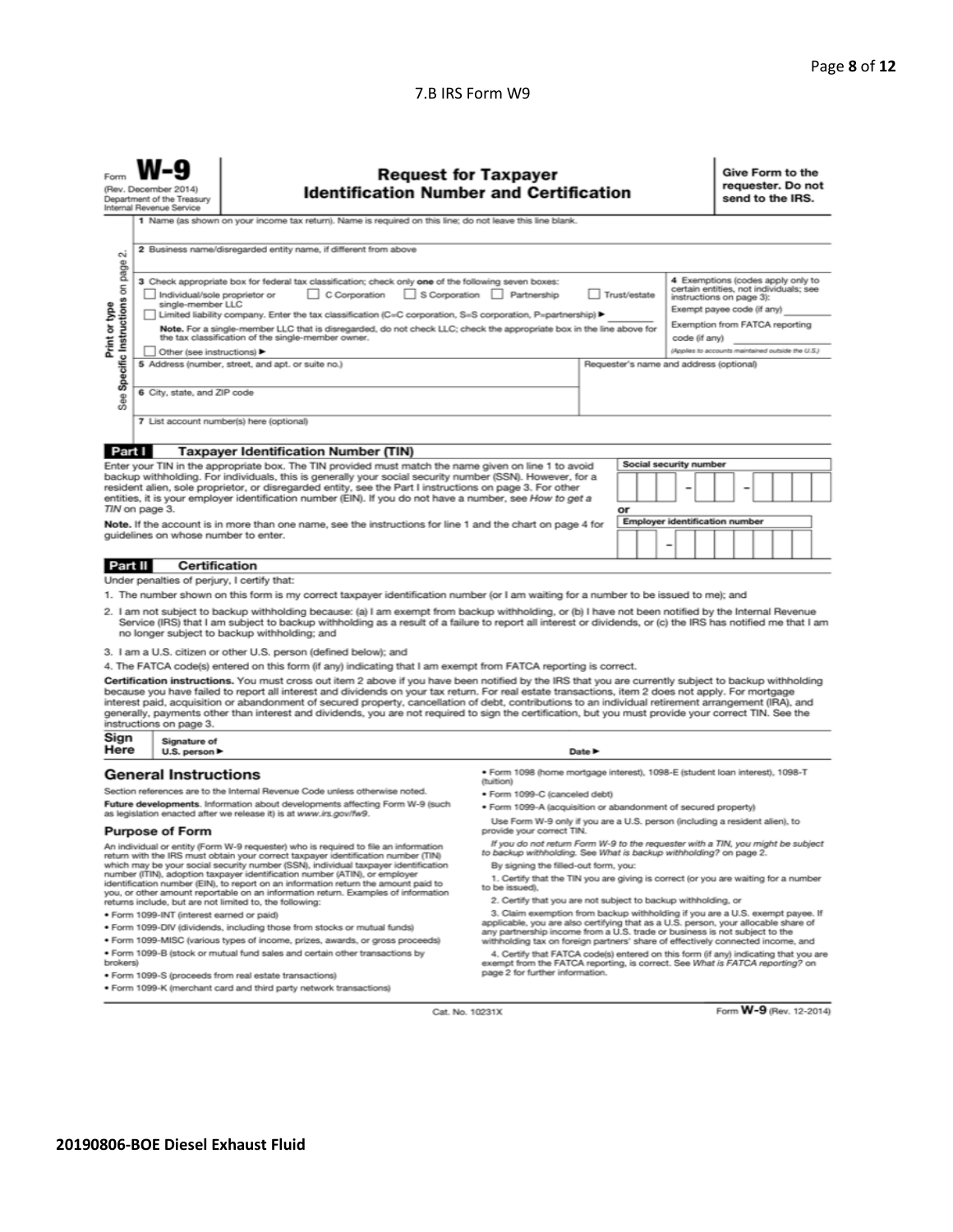### **ATTESTATION RE PERSONNEL USED IN CONTRACT PERFORMANCE**

| LCONTRACTOR LEGAL ENTITY NAME:                                         |  |
|------------------------------------------------------------------------|--|
| FEDERAL EMPLOYER IDENTIFICATION NUMBER:<br>(or Social Security Number) |  |

**The Contractor, identified above, does hereby attest, certify, warrant and assure that the Contractor shall not knowingly utilize the services of an illegal immigrant in the performance of this Contract and shall not knowingly utilize the services of any subcontractor who will utilize the services of an illegal immigrant in the performance of this Contract, T.C.A. § 12-3-309.**

SIGNATURE & DATE:

*NOTICE: This attestation MUST be signed by an individual empowered to contractually bind the Contractor.*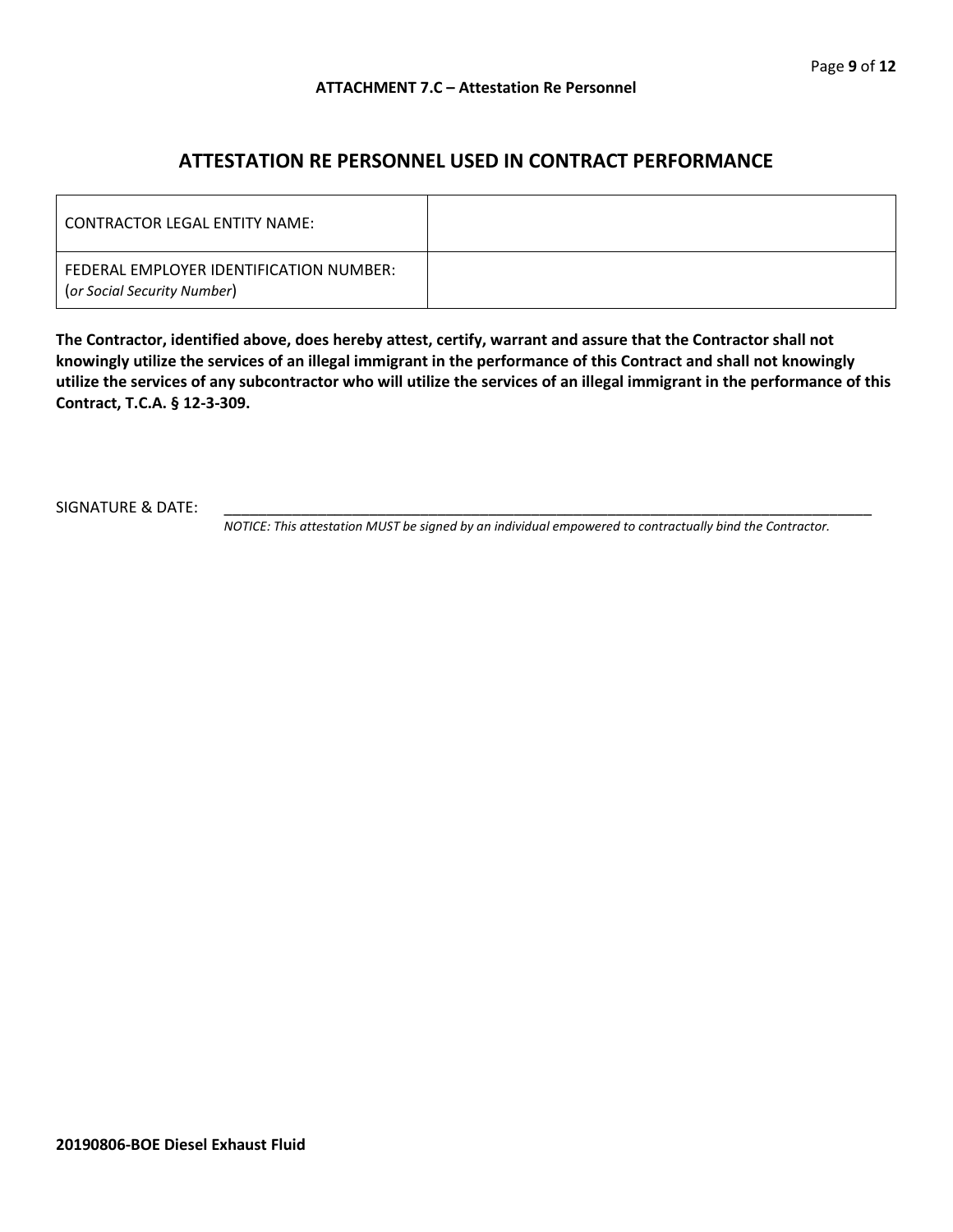#### **ATTACHMENT 7.D – Standard Terms & Conditions SUMNER COUNTY BOARD OF EDUCATION (SCS)**

#### **1. PREPARATION AND SUBMISSION OF BID.**

- **a.** Failure to examine any drawings**,** specifications, or instructions will be at the proposer's risk. Any deviation from the stated terms, conditions and specifications must be coordinated with and approved in writing by the SCS Purchasing Supervisor.
- **b.** ITB SUBMITTAL / SIGNATURE: Proposal shall give the full name and business address of the bidder. If the proposer is a corporation, the name shall be stated as it is in the corporate charter. Proposals must be signed in ink by the proposer's authorized agent. Unsigned proposals will be rejected. Proposals are to be sealed and the outside of the envelope is to reference the ITB number. The person signing the proposal must show their title, and if requested by SCS, must furnish satisfactory proof of his or her authority to bind his or her company in contract. Proposer understands that by submitting a proposal with an authorized signature, it shall constitute an offer to SCS. Proposals must be typewritten or in ink; otherwise they may not be considered. Purchase orders will be issued to the firm name appearing on the W9. Electronic submissions via email, fax, etc. shall not be accepted.
- **c.** SCS is not responsible for any costs incurred by any vendor pursuant to the ITB. The vendor shall be responsible for all costs incurred in connection with the preparation and submission of its proposal.
- **d.** All proposers must be in compliance with T.C.A. § 62-6-119 at the time of proposal submission and provide evidence of compliance with the applicable provisions of the chapter before such proposal may be considered.
- **e.** Proposals are to be received in the location designated in the ITB no later than the specified date and time. Late submissions will NOT be opened or considered.
- **f.** No erasures permitted. Errors may be crossed out and corrections printed in ink or typewritten adjacent to error and must be initialed in ink by person signing the proposal.
- **g.** Specifications: Reference to available specifications shall be sufficient to make the terms of the specifications binding on the proposer. The use of the name of a manufacturer, or any special brand or make in describing an item does not restrict the proposer to that manufacturer or specific article, unless specifically stated. Comparable products of other manufacturers will be considered if proof of compatibility is contained in the proposal. Proposers are required to notify SCSs Purchasing Supervisor whenever specifications/procedures are not perceived to be fair and open. The articles on which the proposals are submitted must be equal or superior to that specified. Informative and Descriptive Literature: The proposer must show brand or trade names of the articles proposed, when applicable. It shall be the responsibility of the vendor, including vendors whose product is referenced, to furnish with the proposal such specifications, catalog pages, brochures or other data as will provide an adequate basis for determining the quality and functional capabilities of the product offered. Failure to provide this data may be considered valid justification for rejection of proposal.
- **h.** Samples: Samples of items when called for, must be furnished free of expense, and if not destroyed will, upon vendor's request within ten (10) days of proposal opening, be returned at the proposer's expense. Each sample must be labeled with the proposer's name, manufacturer's brand name and number, ITB number and item reference.
- **i.** Time of Performance: The number of calendar days in which delivery is to be made after receipt of order shall be stated in the proposal and may be a factor in making an award, price notwithstanding. If no delivery time is stated in the proposal, proposer agrees that delivery is to be made within two weeks (10 business days) of order.
- **j.** Transportation and delivery charges should be included in the price and be fully prepaid by the vendor to the destination specified in the ITB. Proposal prices shall include delivery of all items F.O.B. destination.
- **k.** New materials and supplies must be delivered unless otherwise specifically stated in the ITB.
- **l.** Alternate/multiple proposals will not be considered unless specifically called for in the ITB.
- **m.** Only proposals submitted on ITB forms furnished by SCS will be considered.
- **n.** By signing the ITB where indicated, the proposer agrees to strictly abide by all local, state and federal statutes and regulations. The proposer further certifies that this proposal is made without collusion or fraud.
- **o.** Error in Proposal. In case of error in the extension of prices in the proposal, the unit price will govern. Late submissions will NOT be opened or considered. Proposers are cautioned to verify their proposals before submission, as amendments received after the ITB deadline will not be considered. No proposal shall be altered, amended or withdrawn after opening. After proposal opening, a proposer may withdraw a proposal only when there is obvious clerical error such as a misplaced decimal point, or when enforcement of the proposal would impose unconscionable hardship due to an error in the proposal resulting in a quotation substantially below the other proposals received. Proposal withdrawals will be considered only upon written request of the proposer.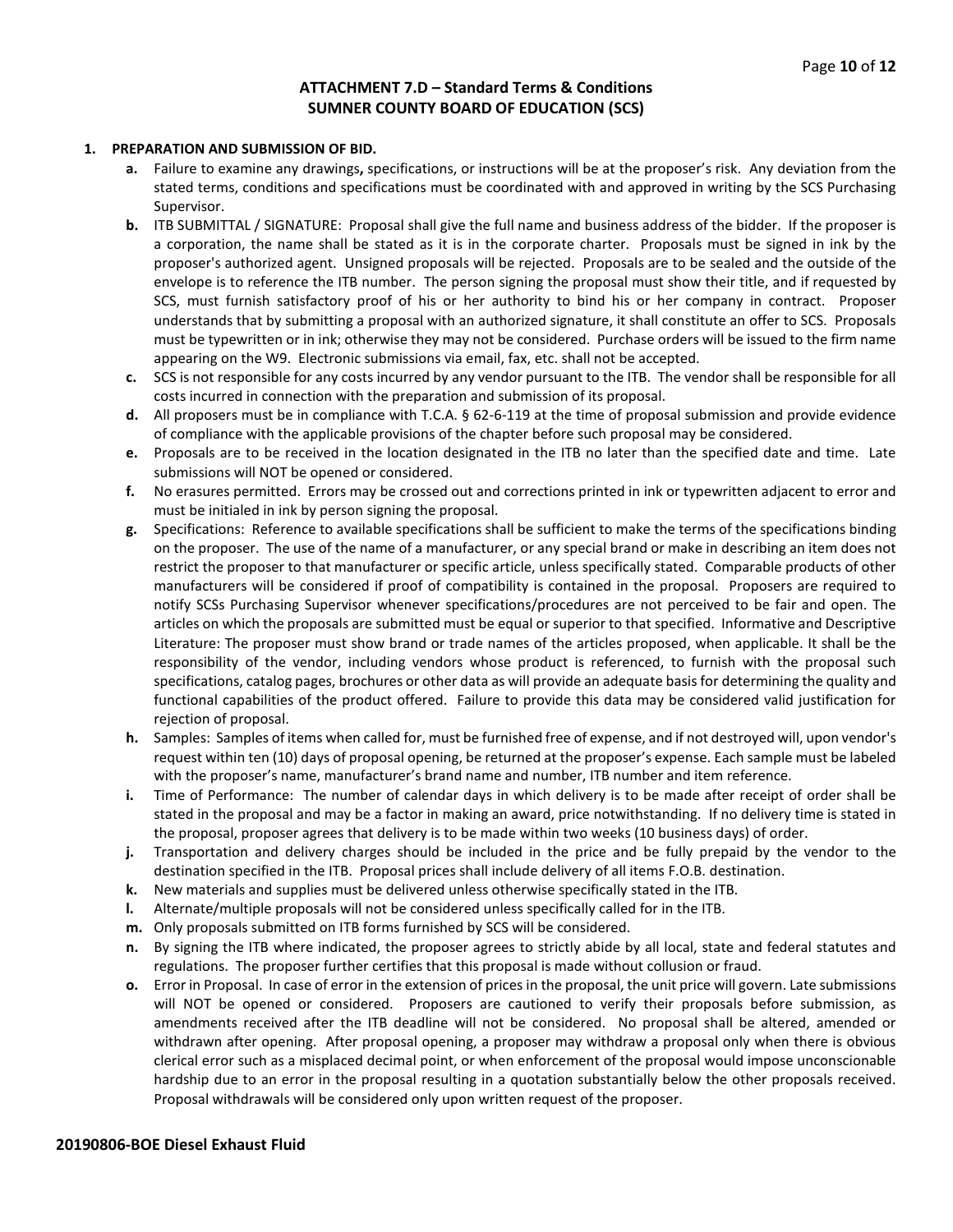- **2. OPEN RECORDS.** In order to comply with the provisions of the Tennessee Open Records Act, all proposals will be publicly opened and are subject to public inspection after the award upon written request. Proposers may be present at ITB opening. Summary information will be posted the SCS website, www.sumnerschools.org under the Invitation to Bid link.
- **3. ACCEPTANCE AND AWARD.** SCS reserves the right to reject any and all proposals and to waive any informality in proposals and, unless otherwise specified by the proposers to accept any item in the proposal. Action to reject all proposals shall be taken for unreasonably high prices, errors in the bid documents, cessation of need, unavailability of funds, or any other reason approved by SCS.
	- **a.** Contracts and purchases will be made with the lowest, responsive, responsible, qualified proposer. The quality of the articles to be supplied, their conformity with the specifications, their suitability to the requirements of the Institution, cash discount offered, and the delivery terms will be taken into consideration.
	- **b.** Any deviation from these stated terms, specifications and conditions must be coordinated with and approved in writing by the Purchasing Supervisor.
	- **c.** Prices quoted on the response (if any) are to be considered firm and binding until the said equipment, supplies or services are in the possession of SCS.
	- **d.** SCS reserves the right to order more or less than the quantity listed in the proposal.
	- **e.** If a proposal fails to state a time within which a proposal must be accepted, it is understood and agreed that SCS shall have ninety (90) days to accept.
	- **f.** No purchase or contract is authorized or valid until the issuance of a SCS purchase order in accordance with SCS policy. No SCS employee is authorized to purchase equipment, supplies or services prior to the issuance of such a purchase order.
	- **g.** The contract may not be assigned without written SCS consent.
	- **h.** If the appropriate space is marked on the ITB, other Institutions (such as State, Local and/or Public Agencies) may purchase off the contract during the same period as SCS.
	- **i.** The awarded proposer will be required to post a performance and payment bond in the amount of 25% of the contract price if it exceeds \$100,000 as stated by T.C.A. §12-4-201.
	- **j.** If the project cost is in excess of \$25,000 a performance bond must be secured by the requesting part in an amount equal to the market improvement value.
- **4. PAYMENT**. Payment terms must be specified in the proposal, including any discounts for early payment. Partial payments will not be approved unless justification for such payment can be shown. Terms will be NET 30 days. Payment will not be made until the conditions and specifications of the ITB are inspected and approved as conforming by persons appointed by SCS.
- **5. DEFAULT OF SELECTED VENDOR.** In case of vendor default, SCS may procure the articles or services from other sources and hold the defaulting vendor responsible for any resulting cost. If the awarded vendor violates any terms of their proposal, the contract, SCS policy or any law, they may be disqualified from submitting proposals for a period of two years for minor violations or longer for major violations. Proposals from disqualified bidders will not be accepted during the period of disqualification.
- **6. INSPECTION OF PURCHASES.** Articles received which are not equivalent will not be accepted and will be picked up by the vendor or returned to vendor, shipping charges collect. SCS shall have a reasonable period in which to inspect and accept or reject materials without liability. If necessity requires SCS to use nonconforming materials, an appropriate reduction in payment may be made.
- **7. TAXES.** SCS is tax exempt; do not include taxes in quotation. Vendors making improvements or additions to or performing repair work on real property for SCS are liable for any applicable sales or use tax on tangible personal property used in connection with the contract or furnished to vendors by the state for use under the contract.
- **8. NONDISCRIMINATION.** SCS is an equal opportunity employer. SCS and bidder agree to comply with Titles VI and VII of the Civil Rights Act of 1964, Title IX of the Education Amendments of 1972, Section 504 of the Rehabilitation Act of 1973, Executive Order 11,246, the Americans with Disabilities Act of 1990 and the related regulations to each. Each party assures that it will not discriminate against any individual including, but not limited to employees or applicants for employment and/or students, because of race, religion, creed, color, sex, age, disability, veteran status or national origin. In the event that any claims should arise with regards to violations of any such local, state or federal law, statues, rule or regulations, the vendor will indemnify and hold SCS harmless for any damages, including court costs or attorney fees, which might be incurred.